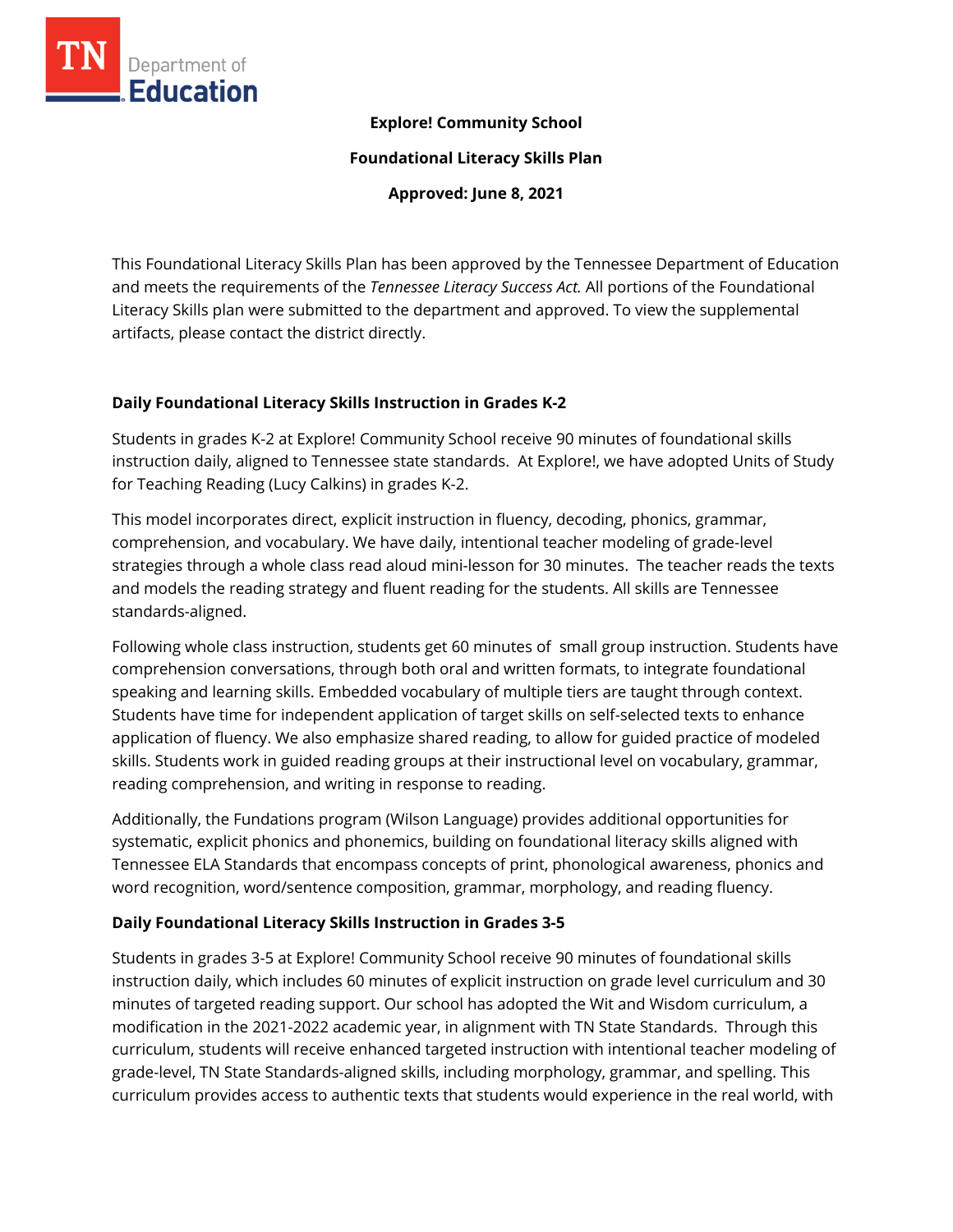Department of **Education** 

a balance of fiction and nonfiction in line with the recommended percentages from the ELA standards.

Wit and Wisdom uses a content integrated approach, which research says benefits students, providing daily opportunities in reading, writing, listening and speaking. The materials also incorporate topics and themes from social studies which provides additional practice reading complex texts. Our students will have the opportunity to apply their learning through authentic learning tasks. Students have the opportunity to participate in chalk talks, Socratic Seminars, extended writing tasks and performance tasks to demonstrate their understanding of the standards in a meaningful way, while also working on foundational skills such as comprehension, fluency, and vocabulary. This also establishes a culture where student voice is valued and encouraged building 21st century learning skills such as critical thinking, communication, and collaboration

### **Approved Instructional Materials for Grades K-2**

Approved waiver for other materials

### **Approved Instructional Materials for Grades 3-5**

Great Minds - 3-5 Wit and Wisdom

## **Universal Reading Screener for Grades K-5. This screener complies with RTI<sup>2</sup>and Say Dyslexia requirements.**

Our school will use Aimsweb and NWEA Measures of Academic Progress as our universal screening process. We use Aimsweb as our universal reading screener to be given at the beginning of the year (BOY) as this provides key data for students and explicitly screens for dyslexia. In addition, we will use NWEA MAP as an additional (BOY) data point.

In classrooms, all students also take the Fountas and Pinnell (F&P) reading assessment to observe reading behaviors and listen to oral reading from the students which screens for a variety of reading difficulties. F&P reading assessments are given each quarter

Students who perform below the 25th percentile are then referred for screening for RTI. The team is composed of classroom teachers, interventionists, and leaders, and will use data from the assessment to determine the intervention(s) required for the student based on the screener and the additional data gathered from targeted assessments .

### **Intervention Structure and Supports**

In the fall, students are given a universal screener (NWEA MAP) to determine which students have a significant reading deficiency or are "at-risk".

Our grade-level teachers, and instructional team review universal screener data to determine which students score between the 0-25th percentile. Those students are then grouped into Tier II and Tier II.

They receive either 30, or 45 minutes of daily small group, targeted instruction depending on the tier.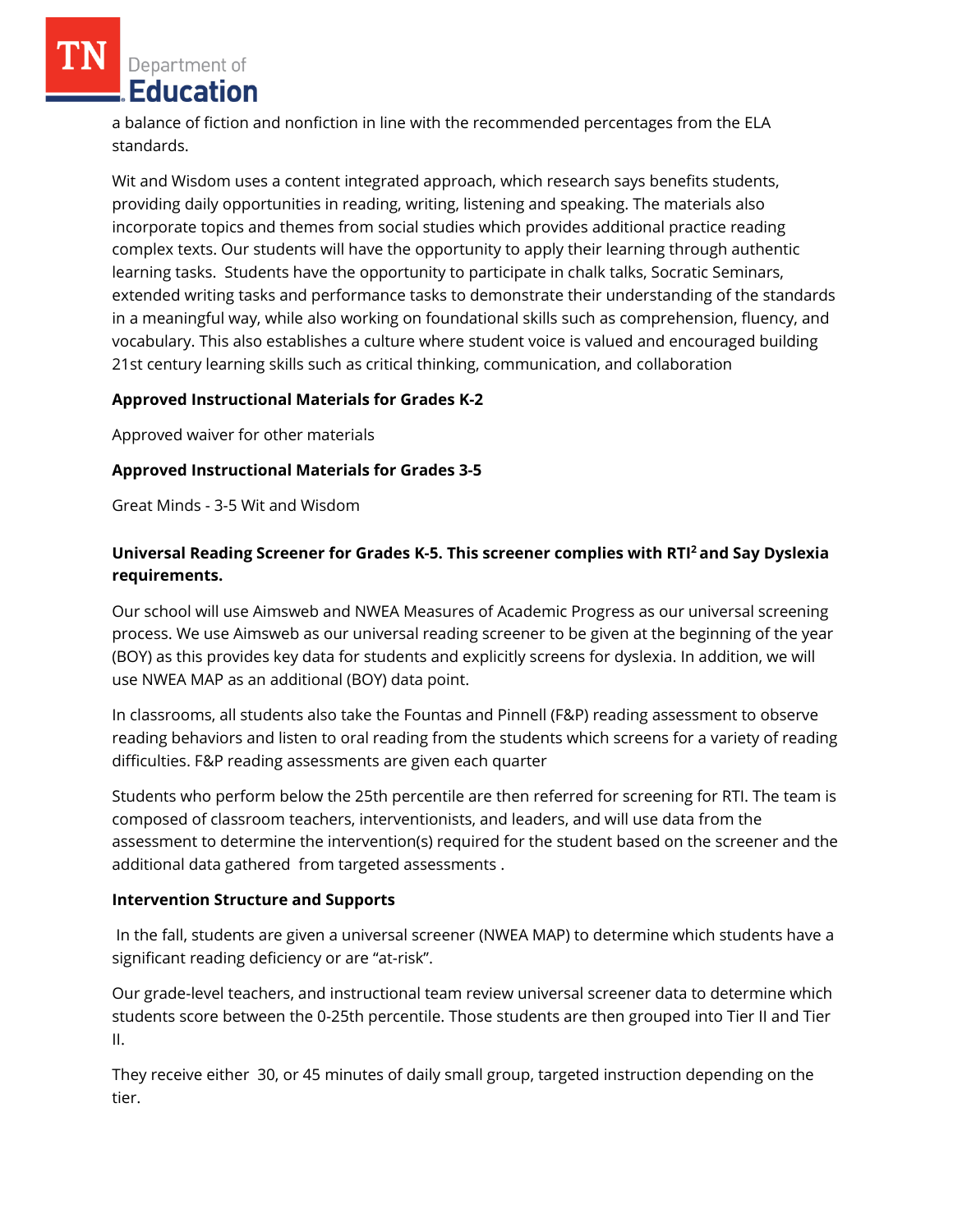Department of **Education** 

Once a student is classified as Tier II or Tier III, they take regular progress monitoring assessments on Aimsweb to measure progress toward learning goals. Once those are determined, the students are grouped according to their need.

We have additional research-based options (Leveled Literacy Instruction by Fountas and Pinnell, Wilson Fundations, and Orton Gillingham) for reading intervention support available to our students who are "at-risk" and/or who have been identified with a significant reading deficiency. We will also adopt READ180 for our 5th grade students as a targeted intervention for our older students who are currently "at-risk" readers.

Classroom teachers and our academic intervention teachers use the guides provided in all these options to adjust their instruction as needed. Our instructional team reviews data in whole team meetings to assess and adjust student placement in the RTI as informed by the data.

## **Parent Notification Plan/Home Literacy Reports**

Our school notifies families in grades K-5 if their student is determined to be "at-risk" or has a "significant reading deficiency" as soon as the fall screening is completed and they have been assigned an RTI Tier. We use family-friendly language in our communications and also offer phone and/or in-person deeper meetings to discuss student results and action steps. We want to engage parents as partners in this process and informing them of what and how is key to enlisting their true support.

We have designed our home literacy report to guide collaborative goal setting for the student, family, and teacher creating a structure for transparency and shared accountability

- The home literacy report will outline:
- Introduction and Importance of reading proficiency in 3rd grade
- A clear explanation of the overall importance of reading as a life skill, and specifically the importance of reading proficiency by the third grade
- Current data from sources that we use at school to measure literacy

The report will share scores for each student's Aimsweb assessment and the MAP score. We will show the student's current score, the grade level benchmark and the goal for that quarterly term. That way, the student, parent, and teacher have an at-a-glance chart that shows current performance and goals to reach proficiency

○ Key skills being targeted at school, goal, and timeline

Depending on the grade level and skills, the letter will outline which specific skills are being worked on to get to grade level proficiency. They are connected to the overall goal and what has been identified as growth areas based on the screeners and ongoing assessments

○ Criteria for Success